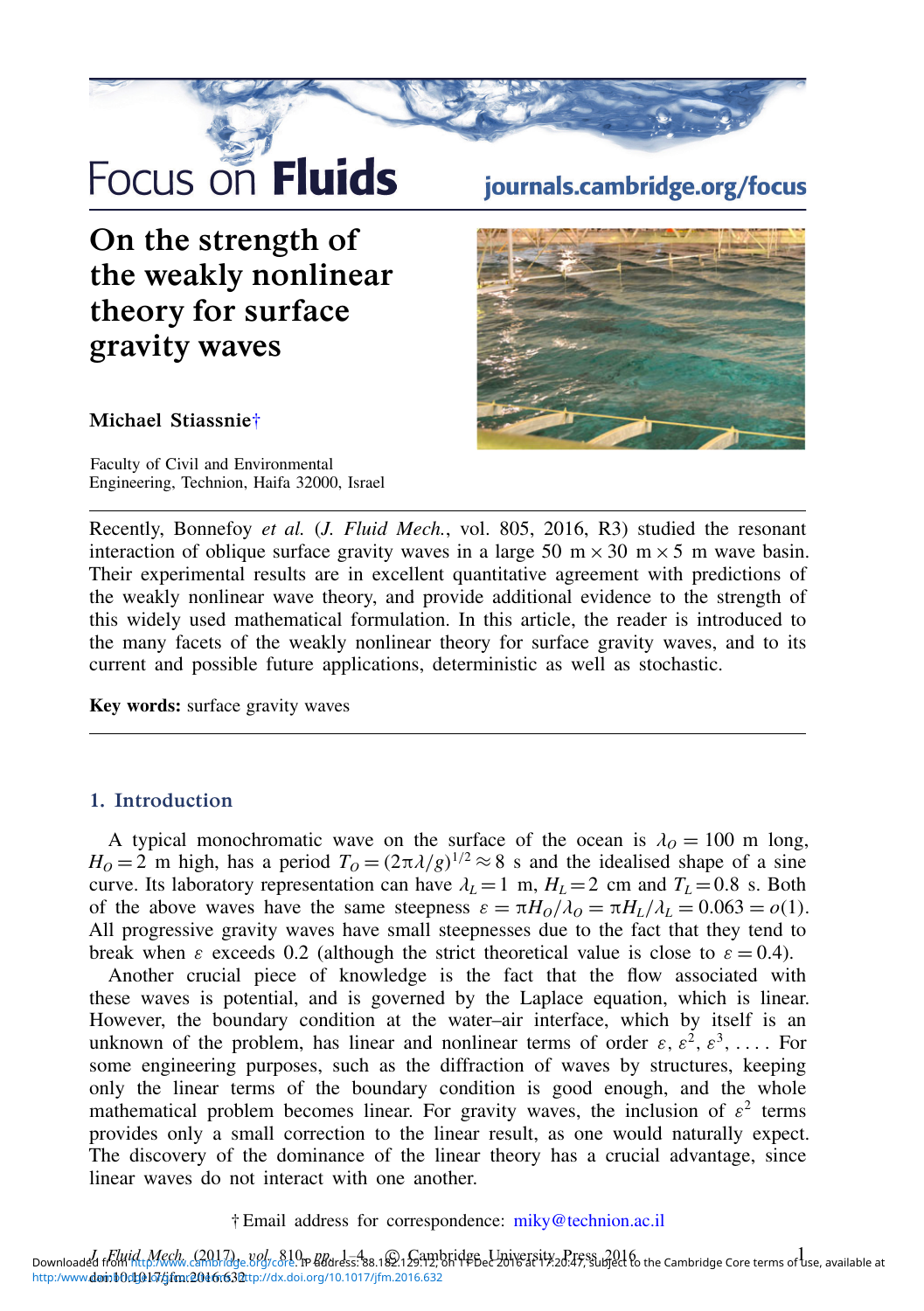#### 2 M. Stiassnie

Thus, the quite often complex structure of the ocean surface can be represented by a collection of several (or many) sinusoidal waves, each with its own wavelength, propagation direction and wave height. Such a collection of waves is called a wave spectrum.

Quite surprisingly, adding terms of order  $\varepsilon^3$  seems to be a significant game changer. It is the gateway to the realm of weakly nonlinear wave theory, where waves slowly exchange energy with each other. At this point, it is only fair to mention that for some problems, i.e. steep waves breaking on a wall, one needs all the terms of the free-surface boundary condition. Such problems are referred to as strongly nonlinear.

The mathematical relation between the wavelength and the wave period is called the dispersion relation, and for linear gravity waves on deep water it has the simple structure  $T^2 = 2\pi \lambda / g$ , which can also be written as  $\omega^2 = gk$ , where  $\omega = 2\pi/T$  is the wave frequency and  $k = 2\pi/\lambda$  is called the wavenumber. The energy exchange in the wave frequency and  $k = 2\pi/\lambda$  is called the wavenumber. The energy exchange in the weakly nonlinear theory is enabled by the occurrence of resonating quartets of waves with vector wavenumbers  $k_a$ ,  $k_b$ ,  $k_c$  and  $k_d$  for which  $k_a + k_b - k_c - k_d = 0$ , and  $\omega_a +$  $\omega_b - \omega_c - \omega_d = O(\varepsilon^2 \omega_a)$ . When the right-hand side of this last equation is strictly zero, the quartet is said to be in exact resonance, otherwise it is in a near-resonant state. Quartets in exact/near-resonance conditions exchange energy on the slow time scale  $T_2 = \varepsilon^{-2}T$ , where *T* is the typical period of the waves.

#### 2. Overview

The dynamics of weakly nonlinear gravity waves has many facets, but all of them can be derived from one mathematical model: the so-called Zakharov equation, see Zakharov (1968). The solutions of the Zakharov equation give the deterministic evolution of the amplitude of the  $O(\varepsilon)$  linear waves due to energy exchanges amongst themselves, which are governed by third-order  $O(\varepsilon^3)$  nonlinearities, i.e. by quartet resonance.

Note that the structure of the dispersion relation for surface gravity waves in deep water does not enable the existence of resonating triads. It does, however, allow for resonating quintets which also enable energy exchange, albeit on the slower time scale of  $T_3 = \varepsilon^{-3}T$ .

The distribution of energy on the wavenumber plane, called the amplitude spectrum, can be either discrete or continuous, and additionally its footprint on this plane can be either narrow or broad (i.e. of radius  $O(\varepsilon ||k_0||)$  or  $O(||k_0||)$ , respectively, where  $k_0$ is inside the footprint).

Amplitude spectra, which are discrete, represent waves which cover the entire (infinite) free surface, whereas those which are continuous represent localized, bounded disturbances, such as the well-known solitons. The solitons were originally obtained as solutions of the nonlinear Schrödinger equation (NLS), which is an excellent mathematical model for weakly nonlinear gravity waves with narrow spectra, and is formulated in the physical plane, see Peregrine (1983). One can derive the NLS and the so-called modified NLS, as well as all the other equations which will be mentioned in this note, from the original Zakharov equation.

A simple and attractive discrete spectrum is that of a degenerated quartet, for which one of the waves is counted twice, so that  $2k_a = k_b + k_c$  and  $2\omega_a = \omega_b + \omega_c$ . This is the example treated by Bonnefoy *et al.* (2016) in the recent article which motivated this Focus on Fluids note. In this case, the Zakharov equation predicts that if one initially introduces energy into  $k_a$  and  $k_b$ , but not into  $k_c$ , the latter wave will appear spontaneously, and in the initial stages of evolution will grow at a linear rate. While previous experiments have confirmed parts of this theory for two initially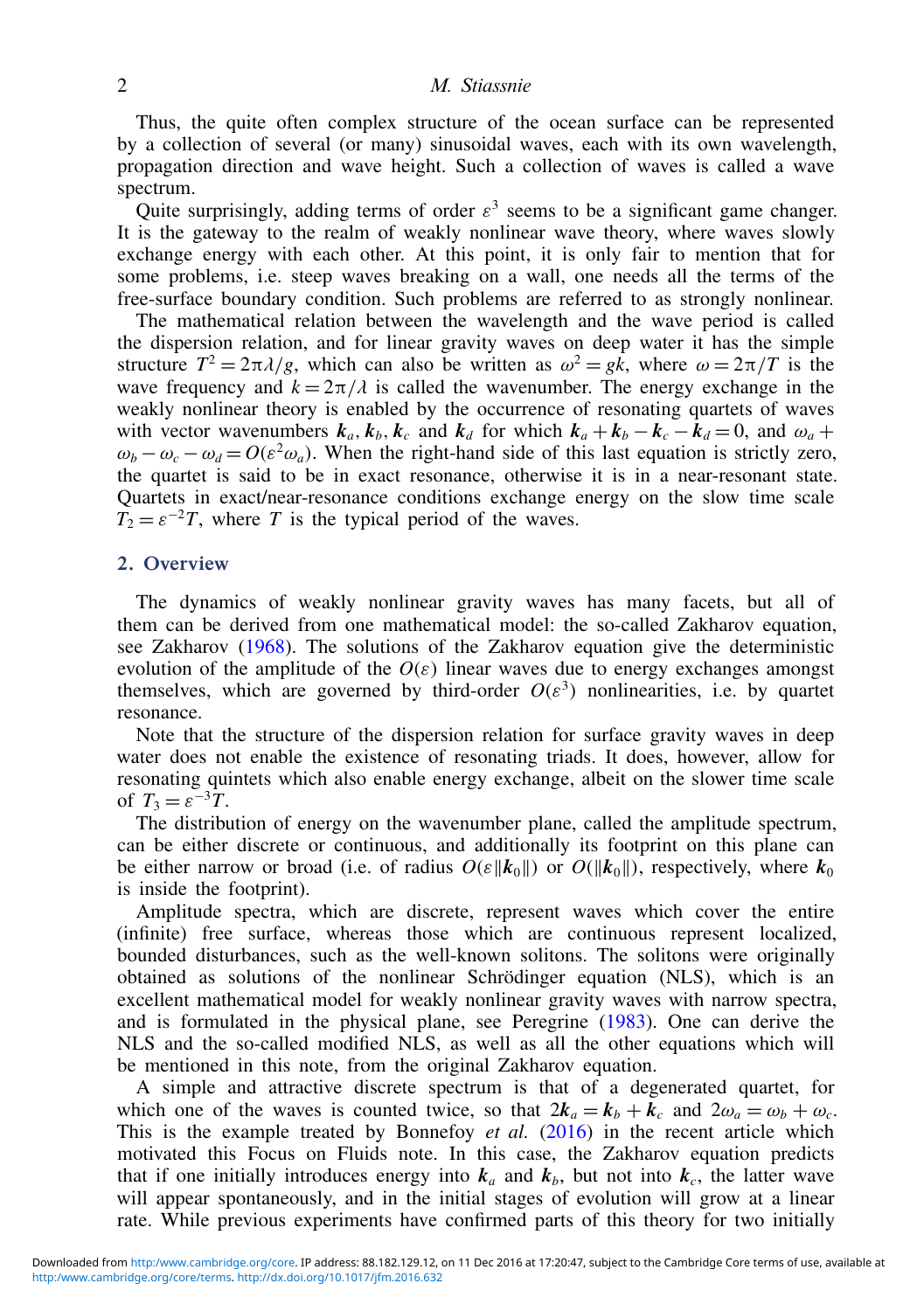perpendicular waves, for the first time a comprehensive verification for a range of angles and steepnesses has been performed.

An interesting companion case to that studied by Bonnefoy *et al.* (2016) is the wellknown Benjamin–Feir instability of a Stokes wave, where the interacting waves in a degenerate quartet are collinear. In this case, Benjamin & Feir (1967) have shown both theoretically and experimentally that a monochromatic Stokes wave (a sinusoidal wave  $k_a$  with somewhat larger steepness, say  $\varepsilon = 0.1$ ) transfers energy to two initially very much smaller side bands (i.e. narrow spectrum)  $k_b$  and  $k_c$ . Applying linear stability analysis on the NLS or on the Zakharov equation one can discover the most unstable modes, and it is quite clear that it is enough to have some small background noise in order to start the instability of the Stokes wave. The fate of these instabilities at longer times can sometimes be recurrent (akin to the Fermi–Pasta–Ulam recurrence), rather complex or even chaotic.

Zakharov's equation is usually solved by specifying an initial condition at a given time, whereas in the laboratory experiments, one specifies a boundary condition at the location of the wave makers. This non-trivial transformation is handled very elegantly by Bonnefoy *et al.* (2016).

A main target of the studies on weakly nonlinear gravity waves is the improvement of ocean wave-forecasting abilities. The evolution of oceanic wave fields depends on the generation of the waves by the wind, their mutual energy exchange, and their loss of energy due to breaking. It is generally accepted that the complex nature of the ocean surface structure, and our intrinsic inability to know and follow its various details, calls for a stochastic approach, in which at least the phase shifts of the sinusoidal spectral components are assumed to be random. In such an approach a continuous energy spectrum usually replaces the complex-valued, discrete, but deterministic amplitude spectrum, mentioned previously.

The evolution of the energy spectrum is governed by an energy-transfer equation known as the kinetic equation, which one can obtain from the Zakharov equation by making some appropriate statistical and asymptotic assumptions, see Mei, Stiassnie  $\&$ Yue (2005). The kinetic equation was first derived by Hasselmann (1962) from the hydrodynamic equations. The time scale of this equation turns out to be  $T_4 = \varepsilon^{-4}T$ , where, as before,  $T$  is a typical wave period. Another dominant feature of the kinetic equation is the fact that all energy exchange occurs through exactly resonating quartets, as if all the interactions due to the much more plentiful near-resonating quartets had been averaged out.

#### 3. Future

Taking typical values for the wave period  $T = 10$  s, and for the steepness  $\varepsilon = 0.1$ yields the slow time scales  $T_2 = 10^3$  s  $\approx 17$  min, and  $T_4 = 10^5$  s  $\approx 27$  h, for Zakharov's and Hasselmann's equations, respectively. The latter is so long that it must raise some doubts about the actual applicability of Hasselmann's equation, simplifications of which are currently installed in almost any wave-forecasting software. Moreover, the kinetic equation is based on the dominance of the wave quartets in exact resonance over those in a near-resonance condition. However, one can argue that the sum  $(\omega_a + \omega_b - \omega_c - \omega_d)$  in the resonance condition should be replaced by  $(\Omega_a + \Omega_b - \Omega_c - \Omega_d)$ , where  $\Omega$  is the weakly nonlinear frequency, sometimes called the Stokes corrected frequency, for which  $\Omega = \omega(1 + O(\varepsilon^2))$ , where the term of  $O(\varepsilon^2)$ varies in time and has a known functional relation to the amplitudes of the wave field. Some initial efforts to overcome these difficulties, and obtain energy-transfer equations with the more sensible slow time  $T_2$  and which include near-resonant terms, already appear in the scientific literature, and more are expected to follow.